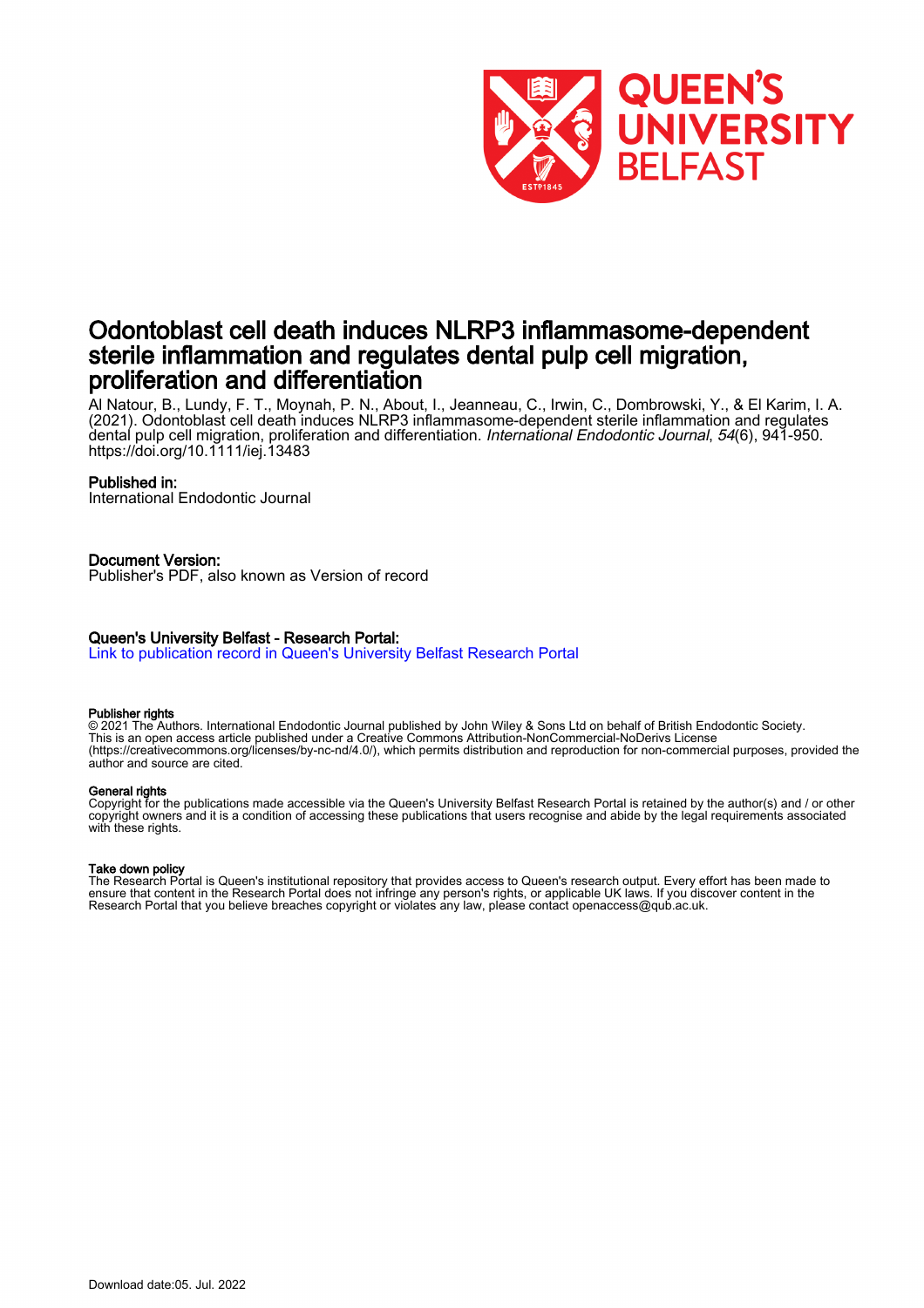# Odontoblast cell death induces NLRP3 inflammasome-dependent sterile inflammation and regulates dental pulp cell migration, proliferation and differentiation

## B. Al Natour<sup>[1](https://orcid.org/0000-0003-3150-1150),2</sup>, F. T. Lundy<sup>1</sup> (D, P. N. Moynah<sup>1,3</sup>, I. About<sup>[4](https://orcid.org/0000-0002-7453-3921)</sup> (D, C. Jeanneau<sup>4</sup>, C.R. Irwin<sup>1</sup>, Y. Dombrowski<sup>[1](https://orcid.org/0000-0002-5314-7378)</sup> & I. A. El Karim<sup>1</sup> D

<sup>1</sup>School of Medicine, Dentistry and Biomedical Sciences, Queen's University Belfast, Belfast, UK; <sup>2</sup>Department of Oral Medicine and Oral Surgery, Faculty of Dentistry, Jordan University of Science and Technology, Irbid, Jordan; <sup>3</sup>Department of Biology, The Kathleen Lonsdale Institute for Human Health Research, National University of Ireland Maynooth, Maynooth, Ireland; and <sup>4</sup>UMR 7287 CNRS, Faculté d'Odontologie, Université d'Aix-Marseille, Marseille, France

#### Abstract

Al Natour B, Lundy FT, Moynah PN, About I, Jeanneau C, Irwin C, Domberoski Y, El Karim IA. Odontoblast cell death induces NLRP3 inflammasomedependent sterile inflammation and regulates dental pulp cell migration, proliferation and differentiation. International Endodontic Journal, 54, 941–950, 2021.

Aim To investigate the ability of dead odontoblasts to initiate NLRP3 inflammasome-dependent sterile inflammation and to explore the effect on dental pulp cell (DPCs) migration, proliferation and odontogenic differentiation.

Methods Odontoblast-like cells were subjected to freezing-thawing cycles to produce odontoblast necrotic cell lysate (ONCL). DPCs were treated with ONCL to assess proliferation and migration. THP-1 differentiated macrophages stimulated with ONCL and live cell imaging and western blotting were used to assess NLRP3 inflammasome activation. Cytokines were measured with multiplex arrays and ELISA. qPCR, alkaline phosphatase and Alizarin red assays were used to assess odontogenic differentiation of DPCs. Data were analysed using the t-test or ANOVA followed by a Bonferroni post hoc test with the level of significance set at  $P \leq 0.05$ .

Results ONCL induced migration and proliferation of DPCs. Treatment of THP-1 macrophages with ONCL resulted in the release of the inflammatory cytokines IL-1 $\beta$ , IL-6, IL-8, TNF $\alpha$ , IFN- $\gamma$ , CCL2 and angiogenic growth factors, angiogenin and angiopoietin. This inflammatory response was associated with activation of NFKB, p38MAPK and NLRP3 inflammasome. To confirm that ONCL induced inflammatory response is NLRP3 inflammasome-dependent, treatment with a caspase-1 inhibitor and a specific NLRP3 inhibitor significantly reduced  $IL-1\beta$  release in THP-1 macrophages ( $P = 0.01$  and 0.001). Inflammasome activation product,  $IL-1\beta$ , induced odontogenic differentiation of DPCS as evident by the increase in odontogenic genes expression DMP-1, RUNX-2, DSPP and SPP, alkaline phosphatase activity and mineralization. Conclusion Dead odontoblasts induced NLRP3 inflammasome-dependent sterile inflammation and activated the migration, proliferation and differentiation of DPCs.

Correspondence: Ikhlas A. El Karim, Centre for Experimental Medicine, School of Medicine, Dentistry and Biomedical Sciences, The Wellcome-Wolfson Institute of Experimental Medicine, Queen's University Belfast, 97 Lisburn Road, Belfast, BT9 7AE, Northern Ireland, UK (Tel.: +442890976026; e-mail: [i.elkarim@qub.ac.uk\)](mailto:).

This is an open access article under the terms of the [Creative Commons Attribution-NonCommercial-NoDerivs](http://creativecommons.org/licenses/by-nc-nd/4.0/) License, which permits use and distribution in any medium, provided the original work is properly cited, the use is non-commercial and no modifications or adaptations are made.

Correction added on 02 March 2022 after first online publication the author name Dombrowski was corrected.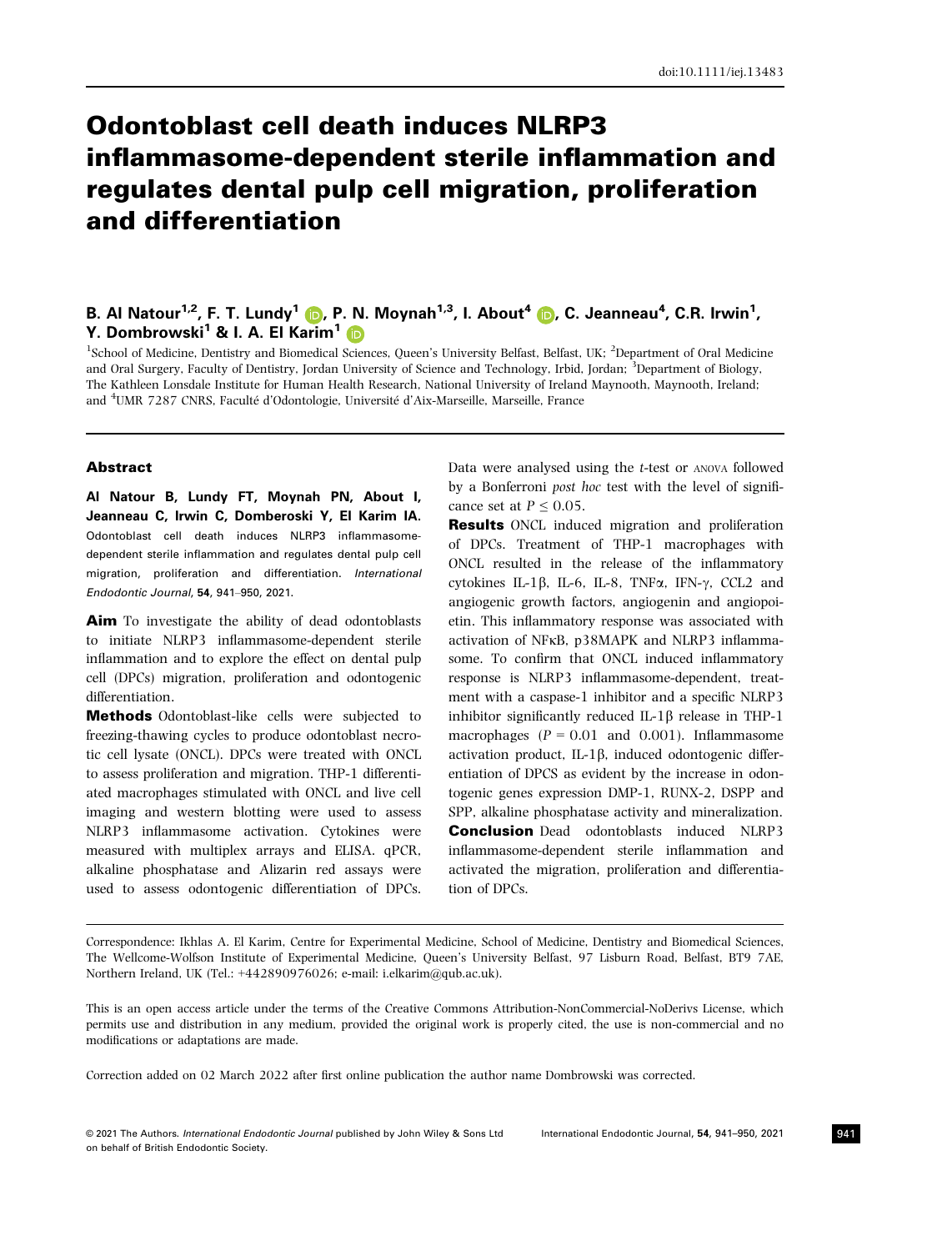Keywords: cell death, danger associated molecular patterns, NLRP3 inflammasome, odontoblasts, reparative dentine, sterile inflammation.

#### Introduction

Due to their peripheral location in the dental pulp, odontoblasts are the first cells likely to encounter mechanical, chemical or bacterial injury. Deep cavity preparation and iatrogenic mechanical pulp exposure usually result in localized odontoblast death associated with an acute inflammatory response. This inflammatory response is considered a prerequisite for pulpal wound healing and repair with many molecules, mediators and signalling pathways being implicated in the various stages of the repair process (Farges et al. 2015, Goldberg et al. 2015).

Although the inflammatory process and subsequent repair are preceded by injury and death of native odontoblasts, the role of odontoblast injury and death in this process is not fully understood. Injured cells release intracellular molecules known as damage-associated molecular patterns (DAMPs) that activate an innate immune response via signalling through pattern recognition receptors PRRs (Bianchi 2006). Some PRRs are located intracellularly and upon detecting danger signals can oligomerize into multiprotein complexes named Inflammasomes (Martinon et al. 2002). Canonical inflammasomes consist of a sensor component, an adaptor component and an effector component such as caspase 1. The upstream sensor component is typically a pattern recognition receptor, (nucleotide-binding oligomerization domain-like receptor (NLR) or absent in melanoma 2 (AIM2)-like receptor (Wang et al. 2002). Upon activation by pathogens or DAMPs, the sensor component oligomerizes and recruits the adaptor protein ASC [apoptosis-related speck-like protein containing a caspase recruitment domain (CARD)] and procaspase-1, leading to the activation of caspase-1. Active caspase-1 then cleaves the precursor pro-inflammatory cytokines pro-IL-1 $\beta$  and pro-IL-18 into their mature secreted forms (Martinon et al. 2002, Wang et al. 2002, Lamkanfi 2011).

Several inflammasomes have been described; amongst these NLRP3 has been characterized most extensively. NLRP3 belongs to the nucleotide-binding oligomerization domain-like receptor (NLR) protein family and is activated by multiple DAMPs (Gong et al. 2020). The activation of NLRP3 is highly regulated. It

Received 29 September 2020; accepted 25 January 2021

usually involves an initial priming signal, mediated via toll-like receptors (TLRs) inducing NFKB activation, which leads to transcription of genes encoding precursor forms of the cytokines IL-1 $\beta$  and IL-18 followed by a second signal required for NLRP3 assembly and subsequent release of mature IL1- $\beta$  and IL-18. NLRP3 has been shown to play a central role in cell death induced inflammation, cellular homoeostasis and tissue repair (Wang et al. 2013, Anders & Schaefer 2014).

Although shown to be expressed in the dental pulp (Song et al. 2012), the role of NLRP3 in sterile pulpal inflammation and repair is yet to be elucidated. It was hypothesized that DAMPs released by dying odontoblasts upon dental trauma or injury activated NLRP3 inflammasome to initiate an inflammatory response and repair. Therefore, the aim of this study was to investigate the ability of DAMPs to initiate inflammation and to confirm if this inflammatory response is NLRP3 inflammasome-dependent. The effect of DAMPs and subsequent inflammation on dental pulp cell (DPC) migration, proliferation and differentiation was also studied.

#### Material and methods

#### Cell culture and generation of odontoblast-like cells

A mixed DPC population was derived by explant culture from immature permanent third molars extracted during normal treatment of 16- to 18-year-old patients and obtained in accordance with French ethics legislation and covered by the Office for Research Ethics Committees (Northern Ireland) ethical approval number 08/NIR03/15. Cells were grown in minimal essential medium with L-glutamine supplemented with 10% foetal bovine serum (FBS; Gibco, Thermo Fisher Scientific, Waltham, MA, USA),  $100 \text{ UI} \text{ mL}^{-1}$  penicillin and  $100 \text{ mg } \text{mL}^{-1}$  streptomycin (Gibco). To obtain odontoblast-like cells, DPCs at passage 4–6 were grown in odontogenic media containing 2 mmol  $L^{-1}$   $\beta$ -glycerophosphate (bGP; Sigma-Aldrich, St. Louis, MI, USA) for 21 days, as previously described (El Karim et al. 2011). DPCs were grown 2 mmol  $L^{-1}$   $\beta$ GP for 3 and 7 day to assess the expression of odontogenic genes DSPP, DMP-1, SPP-1, MSX-1 and RUNX2 (Thermo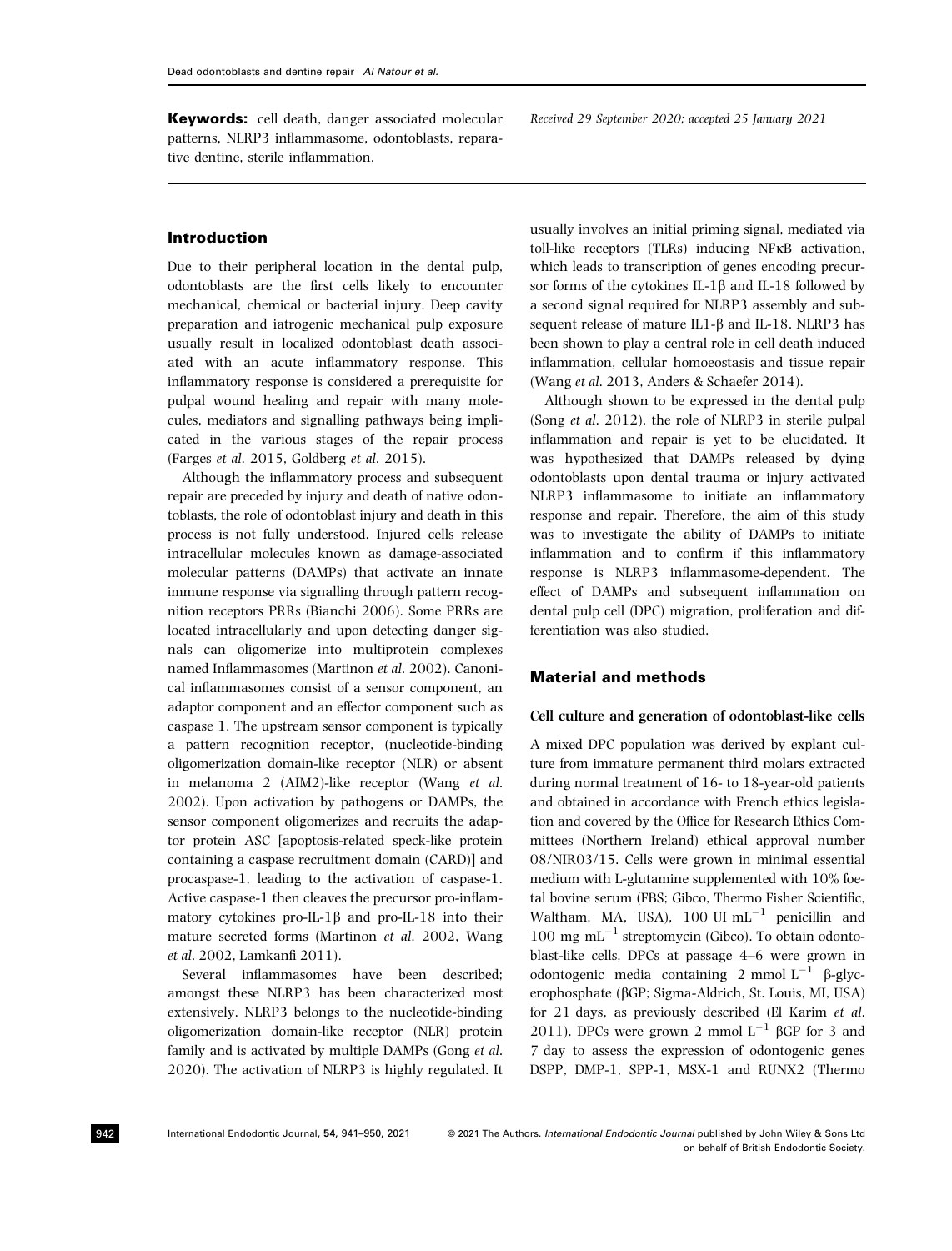Fisher Scientific). Alizarin Red assay and immunohistochemistry were carried out to assess mineralization and detect DSP protein at day 21 respectively. THP-1 cells were grown in Roswell Park Memorial Institute medium (RMPI-1640) media supplemented with 10% FBS and differentiated into macrophages by incubation in 100 nmol  $L^{-1}$  phorbol 12-myristate 13-acetate (PMA), (Sigma-Aldrich) for 72 h. THP1-ASC-GFP reporter Cells (InvivoGen, Toulouse, France) were cultured in RPMI-1640 media supplemented with 10% FBS, 2 mmol  $L^{-1}$  glutamine, 25 mmol  $L^{-1}$  HEPES, 100  $\mu$ g mL<sup>-1</sup> normocin and 50 UI mL<sup>-1</sup> penicillin (Gibco).

## Generation of odontoblast necrotic cell lysate (ONCL)

The odontoblastic phenotype of the cells was confirmed by upregulation of odontogenic genes DSPP, DMP-1, and RUNX2 at day 3 and SPP-1 and MSX-1 at day 7 (Figure S1 A). Immunohistochemistry showed, expression of dentine sialoprotein (DSP) in differentiated cells compared to untreated control (Figure S1B), and Alizarin red staining showed evidence mineralization (Figure S1C), further conforming odontoblast-like cell phenotype. Prior to generation of the necrotic cell lysate, odontoblast-like cells were detached from the flask using 0.25% Trypsin-EDTA (Gibco). The cell pellet obtained  $(2 \times 10^5 \text{ cell } \text{mL}^{-1})$ was resuspended in either serum-free a-MEM for use in migration assay, or  $10\%$   $\alpha$ -MEM for proliferation assay or 10% RPMI for THP-1 stimulation experiments. The cell suspension was aliquoted at a volume of 1 mL per cryotube. To induce necrosis, cells were subjected to five freeze-thaw cycles, where the cryotubes were immersed in liquid nitrogen to induce snap freezing and then immediately placed in a bead bath at 37 °C to induce thawing as previously described (Liu et al. 2015). The lysate was then centrifuged at  $120 g$  for 10 min and the supernatant was collected as ONCL. Trypan blue staining and lactate dehydrogenase assays confirmed complete cell necrosis using this method. For THP-1 macrophages stimulation experiments and DPCs proliferation assays, ONCL was diluted at a ratio of 1 : 4 in RPMI media or  $\alpha$ -MEM containing 10% FBS respectively.

## Cell migration assay

DPCs were seeded at a density of  $1 \times 10^4$  per <sup>100</sup> lL in serum-free a-MEM onto the upper chamber of Transwell inserts with a pore size of 8 µm (Greiner Bio-One, Frickenhausen, Germany). The inserts were then placed into 24 well plates containing either; serum-free a-MEM or ONCL prepared in serum-free a-MEM. Cells were cultured in a 37 °<sup>C</sup> incubator with  $5\%$  CO<sub>2</sub> for 24 h to allow migration of cells through the membrane. After 24 h, nonmigrated cells were gently removed from the upper side of the membrane with a cotton swab. Migrated cells were fixed with ice-cold methanol for 15 min and stained with 0.5% crystal violet (Aquilant Scientific, Leicester, UK) for 20 min, followed by washing with distilled  $H<sub>2</sub>O$ . The crystal violet staining was dissolved for 20 min in 33% acetic acid (diluted in distilled  $H_2O$ ) at room temperature. The absorbance of the crystal violet/acetic acid solution was measured using a spectrophotometer at 600 nm using the Var $i$ oskan<sup>™</sup> LUX multimode microplate reader (Thermo Fisher Scientific).

#### Cell proliferation assay

DPCs were seeded in 96-well plates at a density of  $3 \times 10^4$  cell mL<sup>-1</sup> and cultured to 70% confluence in a-MEM with 10% FBS. Cells were then treated with ONCL (prepared in  $\alpha$ -MEM containing  $10\%$ FBS) for 1, 3 or 7 days. Control cells were treated with  $\alpha$ -MEM containing 10% FBS for similar time points. After the relevant time period,  $10 \mu L$  MTT solution was added to each well for 2 h at 37 °C. Media was aspirated and wells air-dried for 10 min. 200 µL DMSO was added and plates were incubated at 37 °C for a further 10 min. Samples were mixed and absorbance was measured at 510 nm using a Tecan GENios microplate reader (Tecan, Männedorf, Switzerland).

#### Cytokine measurements

To investigate the ability of ONCL to induce inflammation, differentiated THP-1 cells were incubated overnight with ONCL alone, purified S. aureus lipoteichoic acid (LTA; InvivoGen) alone or ONCL from odontoblasts pretreated with LTA overnight. The supernatant was collected for cytokine measurement. Human Magnetic Luminex Assay (R&D Systems, Minneapolis, MN, USA) was used to simultaneously measure IL-8, IL-1 $\beta$ , IL-6, TNF $\alpha$ , IFN- $\gamma$ , CCL2, angiogenin and angiopoietin levels. Subsequent measurement of IL-1 $\beta$  was carried out using the Human IL-1 $\beta$  Duoset ELISA (R&D Systems).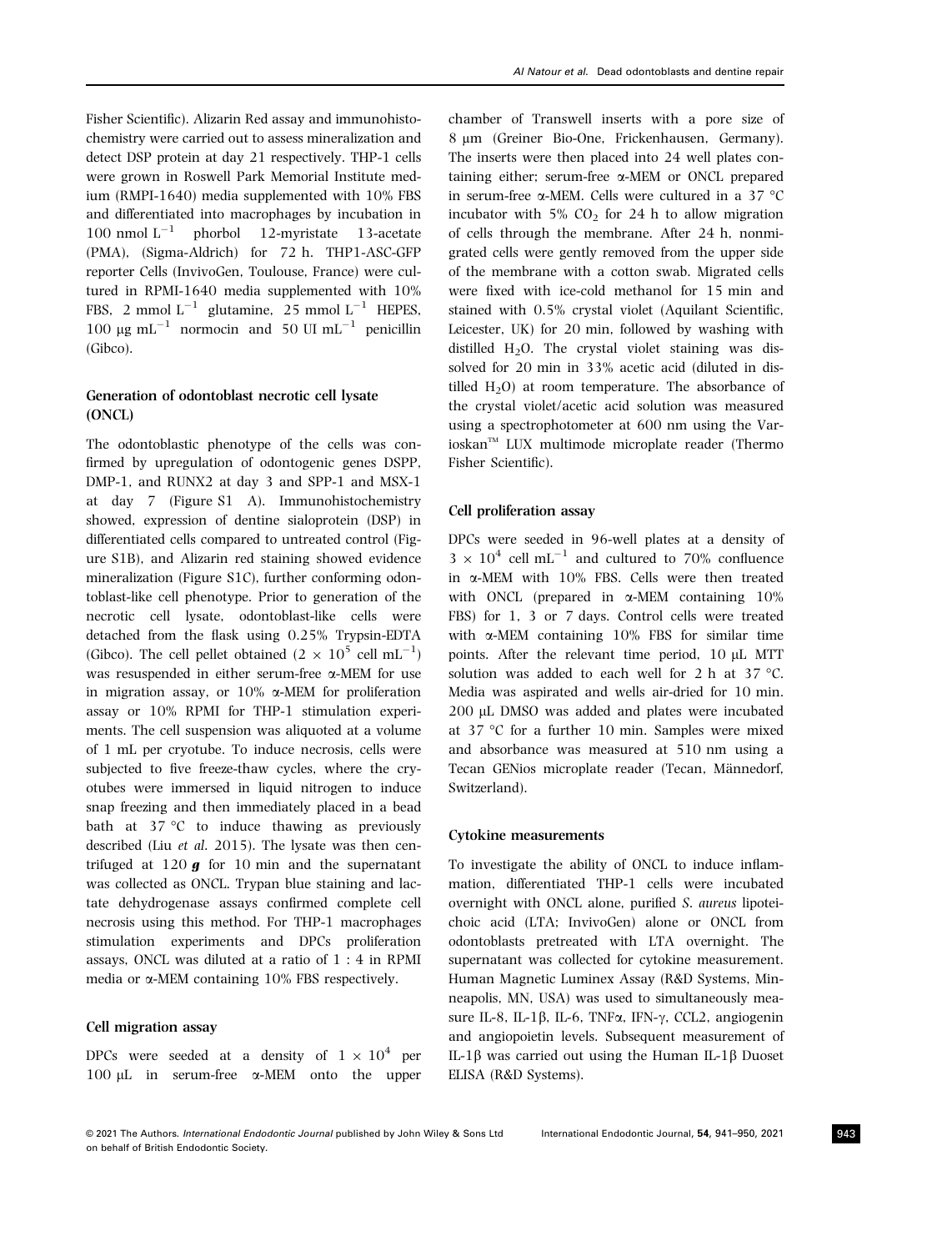## Western blotting

THP-1 macrophages were lysed with 50 mmol  $L^{-1}$  Tris-HCL buffer (pH 7.4) containing 0.25 sodium dodecyl sulphate (SDS) and Halt protease inhibitor cocktail (Sigma-Aldrich). Cell lysates (10 µL) were fractioned by NuPAGE polyacrylamide gel electrophoresis and blotted onto polyvinylidene difluoride (PVDF) membrane (Bio-Rad, Hercules, CA, USA). The blots were blocked in 5% nonfat milk for 1 h before probing overnight with rabbit primary Phospho-p38 MAPK antibody or mouse primary anti-Phospho-I $\kappa$ B $\alpha$  (Ser32/36) or primary rabbit anti-NLRP3 (D4D8T), all obtained from Cell Signal Technology (Hamilton House, London, UK) and used at 1 : 1000 dilution. Protein expression was normalized to glyceraldehyde-3-phosphate dehydrogenase (GAPDH; 1 : 2000; Santacruz, Dallas, USA). The detection of the bound primary antibody was achieved using appropriate anti-species antibody conjugates (Merck Millipore, Darmstadt, Germany) and chemiluminescent substrate. Immunoreactive bands were visualized using a G: BOX Chemi System and GeneSys software (Syngene, Cambridge, UK).

#### ASC speck imaging in live cells

THP-1-ASC-GFP reporter cells were seeded onto black 96-well plates and then differentiated to macrophages with PMA as described above. THP-1/ASC-GFP macrophages were stimulated with ONCL for 4 h and ASC speck formation was visualized by an EVOS FL Auto microscope (Thermo Fisher Scientific) at  $4 \times$ magnification. One distinct field of view (image) per well was defined and customized. Image J (Schneider et al., 2012) plugins were used to assist quantifying activated positive ASC cells in all field of views of 6 wells representing 3 independent experiments.

#### Quantitative RT-PCR

RNA was extracted from DPCs using RNAeasy Plus (Qiagen, Manchester, UK) and cDNA was prepared using the VILO Transcriptor First-Strand cDNA Synthesis Kit (Thermo Fisher Scientific). Quantitative PCR reactions were performed using TaqMan specific primers and probes, along with TaqMan Universal PCR Master Mix II with UNG (Thermo Fisher Scientific). Changes in DSPP, SPP-1, DMP-1, MSX-1 and RUNX2 expression at day 3, 7 and 14 were analysed using the Mx3005P qPCR System (Agilent Technologies,

Cheadle, UK). Relative mRNA expression was normalized against the housekeeping genes, glucuronidasebeta (GUSB) and Beta 2-microglobulin (B2M). All primers were validated as obtained from Thermo Fisher Scientific.

## Alkaline phosphatase (ALP) activity

DPCs were seeded in 12-well plates at a density of  $5 \times 10^4$  cells mL<sup>-1</sup> and grown to 70% confluence prior to treatment with IL-1 $\beta$  (product of NLRP3 activation) at 10 or 100 pg  $mL^{-1}$  for 21 days. Cells were harvested, lysed in 0.2% Triton x-100 on ice and collected for measuring ALP activity using a diethanolamine detection kit (Sigma-Aldrich) and substrate pnitrophenylphosphate (pNPP) as previously described (Winning et al. 2019). Absorbance was measured over 20 consecutive reads at 405 nm. Values were normalized to total protein content, which was measured using a bicinchoninic acid (BCA) protein assay kit (Pierce, Rockford, IL) and expressed as nmol pNPP/min/mg protein.

## Alizarin red

DPCs were seeded in 12 well plates at  $5 \times 10^4$ cells  $mL^{-1}$  and grown to 70% confluence prior to treatment with IL-1 $\beta$  or 2 mmol L<sup>-1</sup>  $\beta$ GP as described above for 21 days. Cells were then fixed using 10% formaldehyde and stained with 40 mmol  $L^{-1}$  Alizarin red (Sigma-Aldrich) pH 4.1. To quantify the stain, 10% acetic acid was added and later neutralized with 10% ammonia hydroxide (Sigma-Aldrich). The supernatants were read in triplicate at 405 nm in 96-well format using opaquewalled, transparent-bottomed plates using a Tecan GENios microplate reader (Gregory et al. 2004).

#### **Results**

#### ONCL induces migration and proliferation of DPCs

To assess whether DAMPs released from dying odontoblasts contribute to the early stages of repair, the effect of ONCL on the migration and proliferation of DPCs was investigated. ONCL had chemotactic activity for DPCs  $(P < 0.5$ ; Fig. 1a). Furthermore, treatment of DPCs with ONCL resulted in significant enhancement of the proliferation of DPCs at day 7 of ONCL treatment  $(P < 0.001$ ; Fig. 1b).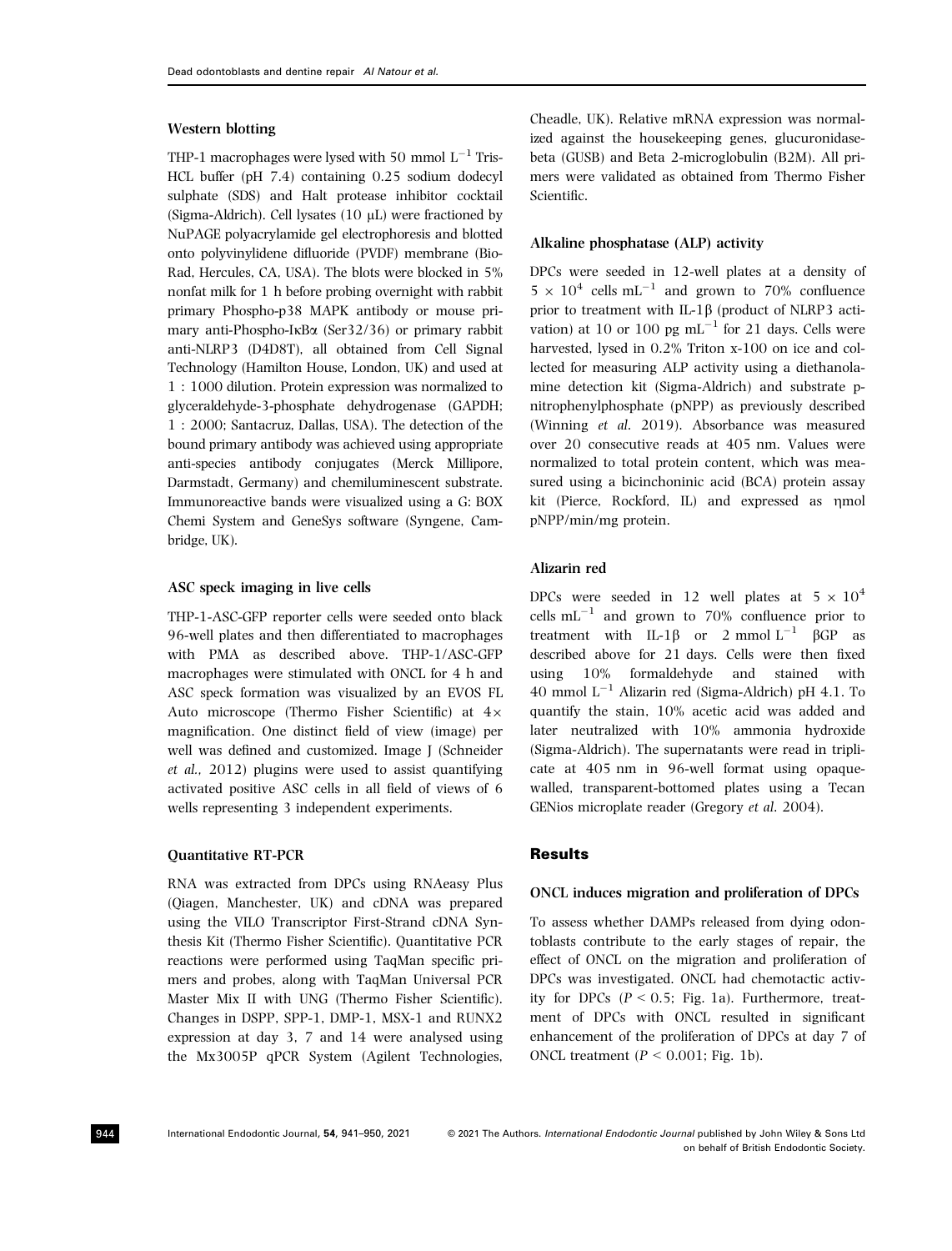

Figure 1 ONCL induces migration and proliferation of DPCs. Transwell cell migration assay and crystal violet staining were used to assess if ONCL is chemotactic to DPCs. Serum-free media is used as a control. Migrated DPCs were quantified by measuring the absorbance of solubilized crystal violet dye and percentage migration relative to the positive control was calculated. ONCL has significant chemotactic effect compared to serum-free media (a). MTT assay was performed to test the effect on ONCL on proliferation of DPCs, and as shown in (b), ONCL treatment resulted in significant proliferation at day 7. Data represent an average of three independent experiments and presented as mean  $\pm$  SEM and analysed \*P < 0.05. \*\*\* $P < 0.001$ , t-test and two way ANOVA.

#### ONCL induces an inflammatory response

Treatment of THP-1 macrophages with ONCL resulted in increased release of inflammatory cytokines; IL-8,  $(P < 0.0001)$  IL-1 $\beta$ , IL-6,  $(P < 0.05)$ , TNF- $\alpha$ , IFN- $\gamma$ , CCL2 and growth factors such as angiogenin and angiopoietin compared to untreated cells ( $P \leq 0.001$ ) as shown in Fig. 2. The levels of cytokines release were also similar to that induced by treatment of THP-1 macrophages with bacterial LTA alone. To investigate if LTA can enhance the pro-inflammatory potential of damaged odontoblasts, odontoblast-like cells were treated with LTA overnight, before subjecting the cells to freeze/thaw cycles to produce ONCL. The results, however, revealed no difference in cytokines levels in THP-1 cells treated with sterile ONCL, or ONCL obtained from odontoblast-like cells pretreated with bacterial LTA (Fig. 2 black bars). This suggests that direct damage of odontoblasts, even in the absence of an overt inflammatory stimulus, is sufficient to trigger a strong inflammatory response.

## ONCL inflammatory response is inflammasomedependent

To probe the signalling pathways that underlie the ONCL induced expression of pro-inflammatory cytokines, the expression of phospho- $I$ <sub>K</sub>B $\alpha$ , p38 MAPK and NLRP3 as measures of inflammasome activation pathways was assessed. ONCL induced the activation of phospho-IkBa, p38 MAPK and up-regulated NLRP3 (Fig. 3a–c). The efficacy of ONCL was comparable to that of LTA, which was previously been shown to induce NLRP3 expression via the NFkB pathway (Wang et al 2016).

Whilst upregulation of NLRP3 is associated with inflammasome activation, the ability of ONCL to directly activate inflammasomes via ASC speck formation, a key indicator of ASC oligomerization and activation of pathways downstream of NLRP3 was tested. As shown in Fig. 3e,f, THP-1-ASC-reporter macrophages stimulated with ONCL induced ASC expression in the cytoplasm  $(P < 0.0001)$ . To further confirm whether ONCL induced inflammation was mediated via inflammasome activation; the inhibition of inflammasome activation and subsequent IL-1 $\beta$  release with a caspase 1 inhibitor Ac-YVAD-CHO (Santacruz) was investigated. As shown in Fig. 3g, pretreatment with Ac-YVAD-CHO significantly reduced IL-1 $\beta$  release in THP-1 macrophages treated with ONCL  $(P < 0.01)$ . To delineate the specific inflammasome responsible for IL-1 $\beta$ , cells were incubated with the NLRP3 specific inhibitor MCC950 (InvivoGen) before treatment with ONCL and as shown in Figure 3H, this resulted in a significant reduction in IL-1 $\beta$  release (P < 0.001).

## Inflammasome activation by-product IL-1b regulates odontogenic differentiation of DPCs

As inflammasome activation leads to the release of IL-1b, whether the product of inflammasome activation promoted odontogenic differentiation of DPCs was tested. DPCs were incubated with different concentrations of IL-1 $\beta$ . At low concentration, IL-1 $\beta$  induced the expression of osteo/odontogenic genes SPP1 osteo/odontogenic  $(P < 0.0001)$ , DSP  $(P < 0.05)$ , DMP-1  $(P < 0.001)$  and Runx2 ( $P < 0.05$ ) at different time points and increased ALP activity and mineralization as evident from Alizarin red stain quantification ( $P < 0.05$ ; Figure 4).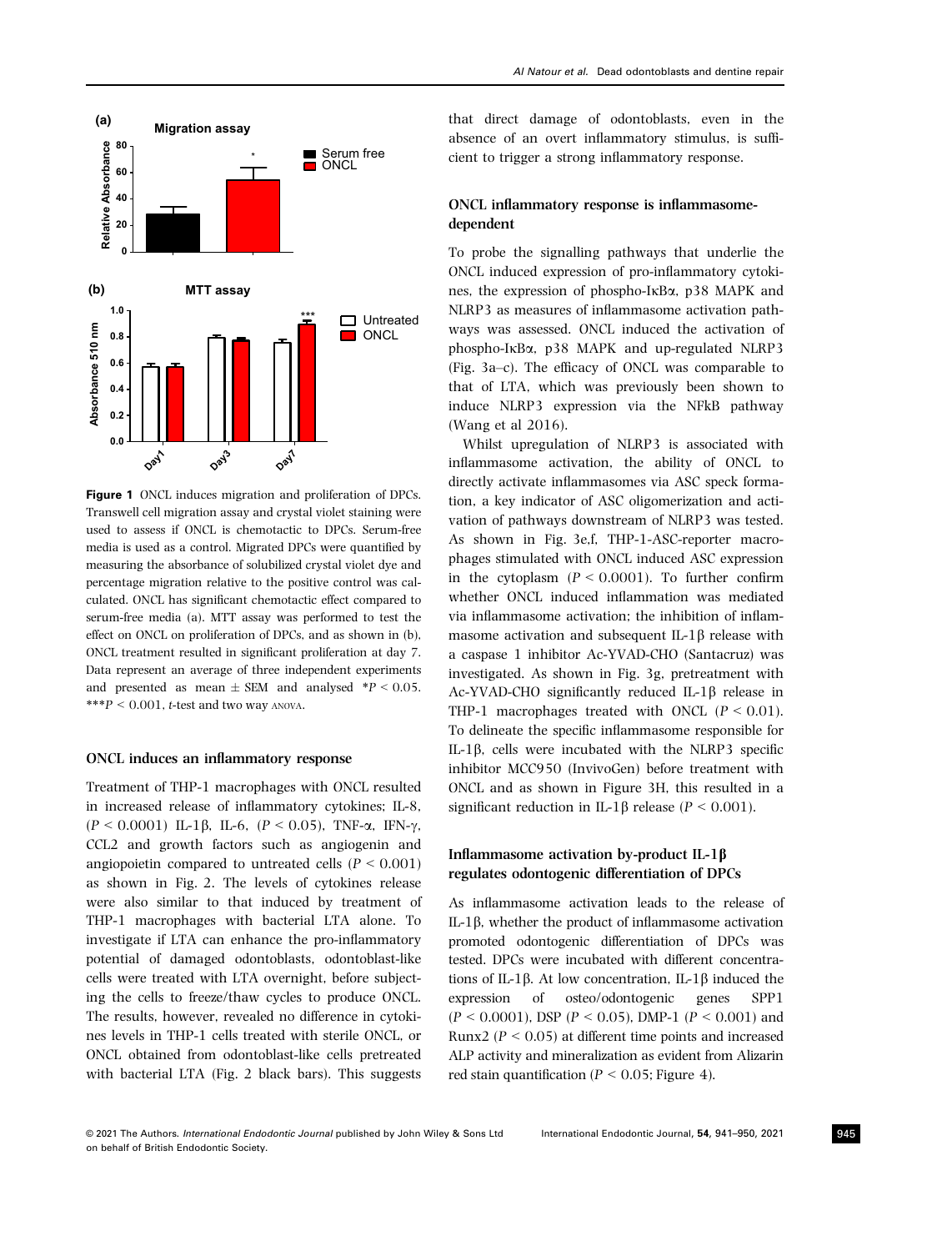

Figure 2 ONCL induces release of inflammatory cytokines in THP-1 macrophages. Cytokine levels in the supernatant of THP-1 macrophages treated with sterile ONCL (red bar) and cells treated with ONCL obtained from odontoblast pretreated with bacterial LTA (black bar). THP- cells treated with LTA (10  $\mu$ g mL<sup>-1</sup>; blue bar) served as positive control and untreated cells (white bar) as negative control. Data represent avenge of three independent experiments and presented as mean  $\pm$  SEM. \*P < 0.05,  $^{**}P < 0.001,$   $^{***}P < 0.0001,$  a<br>nova with Bonferoni correction.

946 International Endodontic Journal, 54, 941–950, 2021

© 2021 The Authors. International Endodontic Journal published by John Wiley & Sons Ltd on behalf of British Endodontic Society.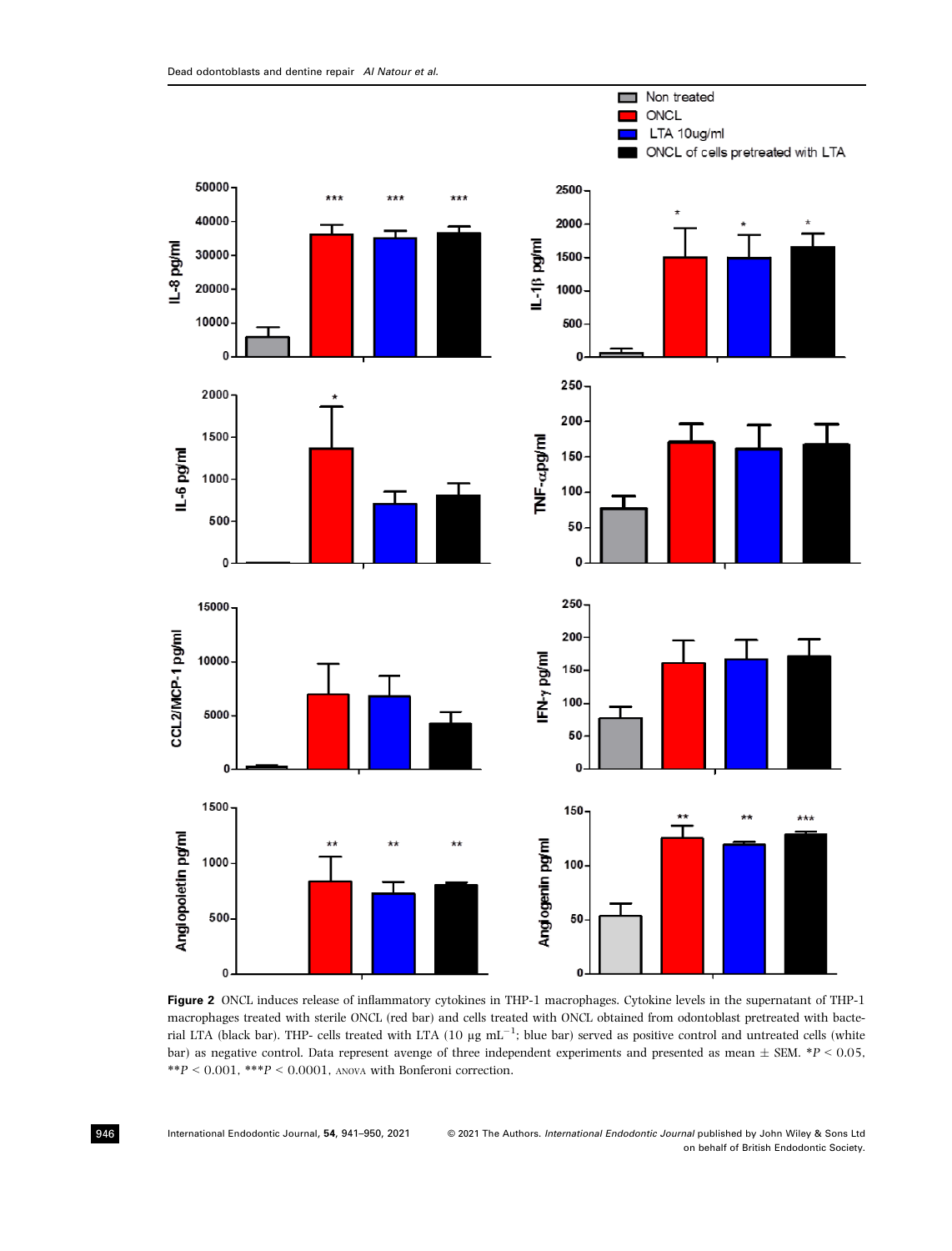

Figure 3 ONCL induced inflammation-signalling pathway. Representative images of western blots for (a) Phospho-I $\kappa$ B $\alpha$  (b) phosphorylated p38 MAPK, total MAPK, and (c) NLRP3 at the predicted molecular size on THP-1 macrophages treated with ONCL. LTA was used as positive control. (d, e) representative images from live cells imaging of THP-1 ASC-FGP macrophages showing ASC formation following ONCL treatment. The number of ASC positive cells is higher in ONCL treated compared to untreated cells (f). To confirm inflammasome activation with ONCL, pretreatment with both caspase-1 inhibiter, Ac-YVAD-CHO and NLRP3 inhibitor MCC950 significantly reduced the levels of IL-1  $\beta$  release (g, h). Data represent avenge of three independent experiments and presented as mean  $\pm$  SEM.\*P < 0.01, \*\*P < 0.001, ANOVA with Bonferoni correction.

## **Discussion**

The mechanisms underlying cell death induced sterile inflammation and repair in the dental pulp are not fully understood. This study demonstrated for the first time that the death of odontoblasts could lead to a sterile inflammatory response, mediated by the NLRP3 inflammasome. The findings that dead odontoblasts could orchestrate an inflammatory response that facilitates repair are intriguing. Pioneer studies on pulpal wound healing suggested that the presence of necrosis in the direct pulp capping experiments is crucial for the healing process and reparative dentine formation (Schröder & Sundström 1974, Mejare & Cvek 1993). Although necrosis is usually accompanied by inflammation, the mechanism by which dead cells induce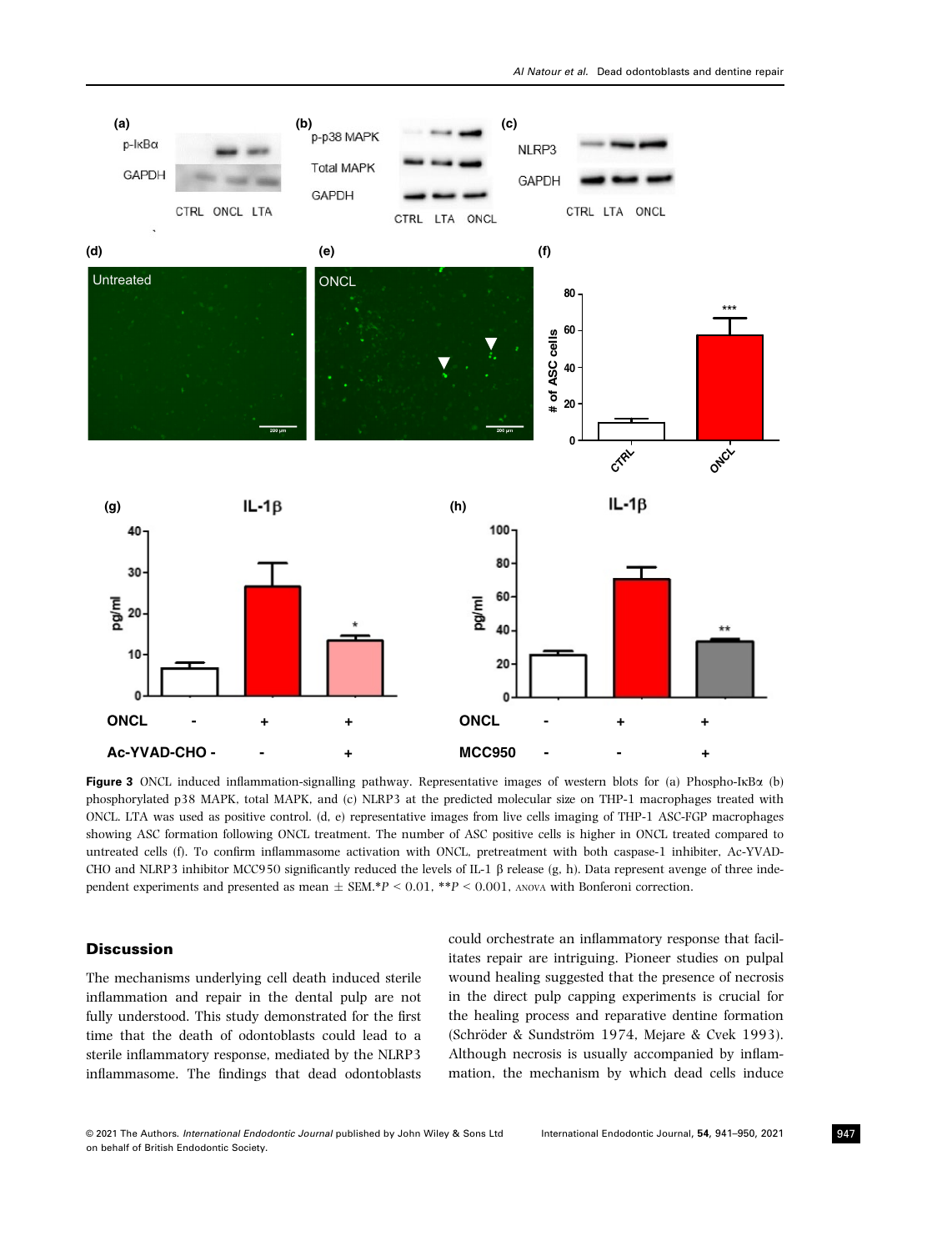

Figure 4 IL-b enhances osteo/odontogenic differentiation of DPCs. Expression of the osteo/odontogenic gene RUNX2, DMP-1 was significantly increased at day 3 with 10 pg/ IL-1 $\beta$  (a, b). DSPP and SPP-1 were significantly increased at day 7 (c, d) with SPP-1 expression continued to increase at day 14 (d). There was no significant change in the expression of MSX-1 (e). Treatment with IL-1 $\beta$  10 pg mL<sup>-1</sup> induced mineralization in DPCs (f, g) and alkaline phosphatase activity (h). Data represent average of three independent experiments and presented as mean  $\pm$  SEM \*P < 0.05; \*\*P < 0.001; \*\*\*P < 0.0001; ANOVA and Kruskal–Wallis test. Scale bar =  $10000 \mu m$ .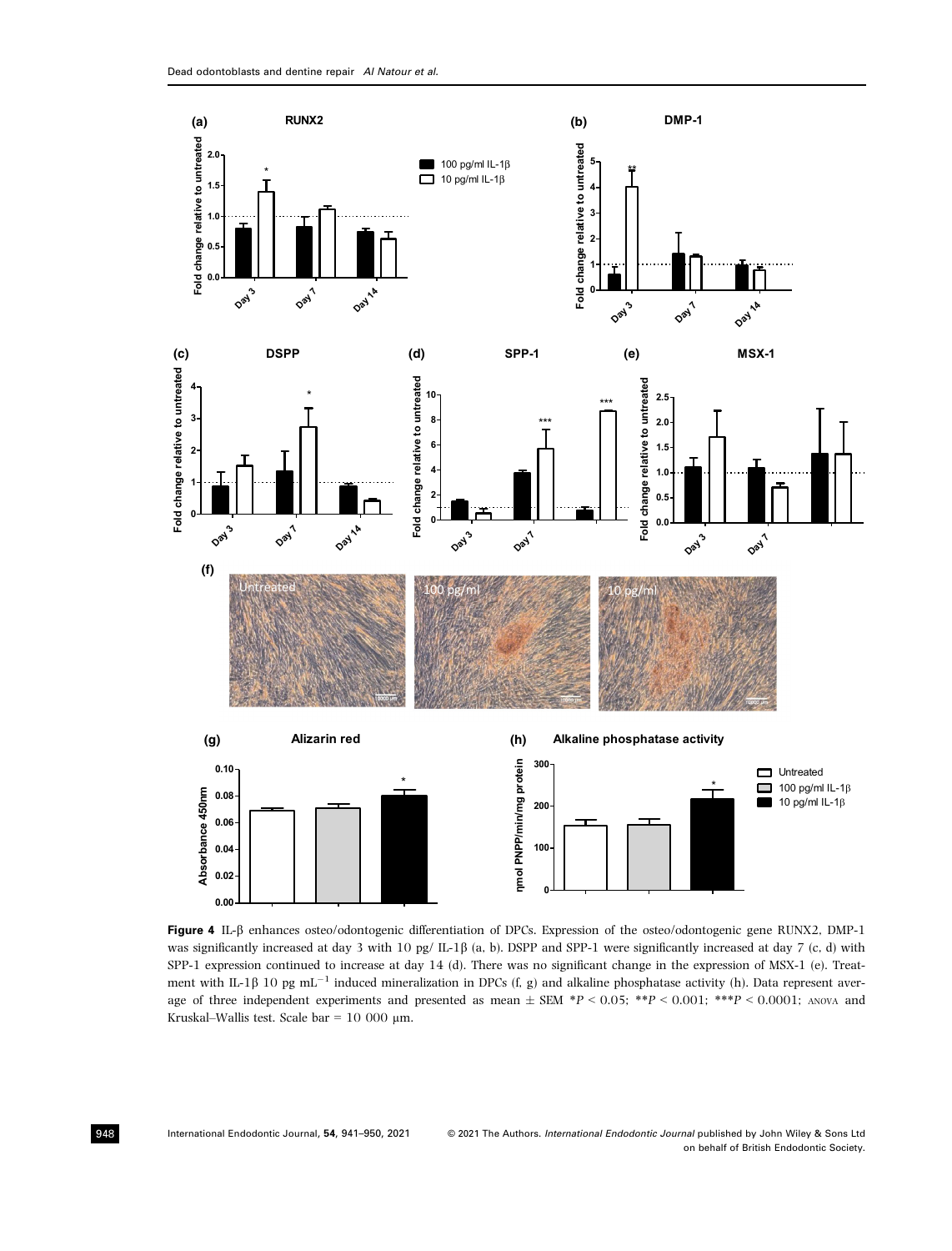inflammation is in its infancy with the discovery that DAMPs released from dead cells can activate the immune response (Chen et al. 2007). To date, many DAMPs including high-mobility group box 1 (HMGB1), extracellular adenosine triphosphate (eATP), heat shock proteins (HSPs), S100A8/A9 proteins, nucleic acids and proteoglycans amongst others have been identified (Sarhan et al. 2018). DAMPs-induced inflammation is considered essential to restoring tissue homoeostasis by activating tissue repair mechanisms. DAMPs activate macrophages, dendritic cells, and endogenous precursor stem cells that are required for initiating tissue repair (Limana et al. 2005, Vezzoli et al. 2011). DAMPs have been shown to induce the proliferation of smooth muscle cells (Kuraitis et al. 2012), fibroblasts and to stimulate angiogenesis (De Mori et al. 2007). They also promote regeneration of renal tubule cells and liver cells (Yang et al. 2009, 2012, Romagnani & Anders 2013). It is likely therefore that induction of DPCs proliferation and migration observed with ONCL is related to DAMPs released from dead odontoblasts that facilitate these initial steps in the process of reparative dentine formation (Tziafas 1994, Smith 2002). The nature of odontoblast released DAMPs and their specific function therefore merits further investigation.

In addition to a possible direct role on the activation of DPCs as outlined above, DAMPs could indirectly influence healing and repair by the activation of inflammasomes. Many studies reported that activation of inflammasome with DAMPS contributes to tissue regeneration through the inflammasomedependent cytokines, promoting effective clearance of damaged cells and tissue repair (Artlett 2013, Santana et al. 2016). Indeed the findings of this study demonstrated that IL-1- $\beta$ , the product of inflammasome activation, enhanced odontogenic differentiation of DPCs as evident by induction of odontogenic gene SPP1, DSP, DMP-1, Runx2 and increased alkaline phosphate activity and mineralization. IL-1 $\beta$  is a known pro-inflammatory cytokine that has been reported to increase collagen synthesis and the levels of vascular cell adhesion molecule1 in dental pulp cells (Barkhordar et al. 2002, Chang et al. 2012), however, its role in repair is not fully understood. Previous studies have shown that bone marrowderived mesenchymal stem cells cultured under inflammatory conditions with IL-1 $\beta$ , developed a mineralization phenotype (Ferreira et al. 2013). In periodontal ligament stem cells, IL-1 $\beta$  had a dual effect where it enhanced mineralization at low doses 10 pg  $mL^{-1}$  and inhibited mineralization at higher concentrations (Mao et al. 2016). The level of  $IL-1\beta$ in the inflamed dental pulp tissue was reported to be in the pictogram range (Abd-Elmeguid et al. 2013) comparable to that which induced the odontogenic effect reported in this study and suggesting a role for IL-1 $\beta$  in the dental pulp repair mechanisms.

## Conclusion

DAMPs released by dead odontoblast activated DPC migration and proliferation and induced NLRP3 inflammasome-dependent sterile inflammatory response that enhanced odontogenic differentiation of DPCs.

#### Acknowledgements

The authors would like to thank Ms Catherine Fulton and Dr Xenia Khodji for their technical assistance and advice. The work was funded by Jordan University of Science and Technology (PhD Scholarship to Banan Al Natour).

#### Conflict of interest

The authors have stated explicitly that there are no conflicts of interest in connection with this article.

#### References

- Abd-Elmeguid A, Abdeldayem M, Kline LW, Moqbel R, Vliagoftis H, Yu DC (2013) Osteocalcin expression in pulp inflammation. Journal of Endodontics 39, 865–72.
- Anders HJ, Schaefer L (2014) Beyond tissue injury damage-associated molecular patterns, toll-like receptors, and inflammasomes also drive regeneration and fibrosis. American Society of Nephrology 25, 1387–400.
- Artlett CM (2013) Inflammasomes in wound healing and fibrosis. The Journal of Pathology 229, 157–67.
- Barkhordar R, Ghani Q, Russell T, Hussain M (2002) Interleukin-1 $\beta$  activity and collagen synthesis in human dental pulp fibroblasts. Journal of Endodontics 28, 157–9.
- Bianchi ME (2006) DAMPs, PAMPs and alarmins: all we need to know about danger. Journal of Leukocyte Biology 81, 1–5.
- Chang M-C, Lin L-D, Zwei J et al. (2012) Regulation of vascular cell adhesion molecule-1 in dental pulp cells by interleukin-1 $\beta$ : the role of prostanoids. Journal of Endodontics 38, 774–9.
- Chen CJ, Kono H, Golenbock D, Reed G, Akira S, Rock KL (2007) Identification of a key pathway required for the sterile inflammatory response triggered by dying cells. Nature Medicine 13, 851–6.

<sup>©</sup> 2021 The Authors. International Endodontic Journal published by John Wiley & Sons Ltd International Endodontic Journal, 54, 941–950, 2021 on behalf of British Endodontic Society.